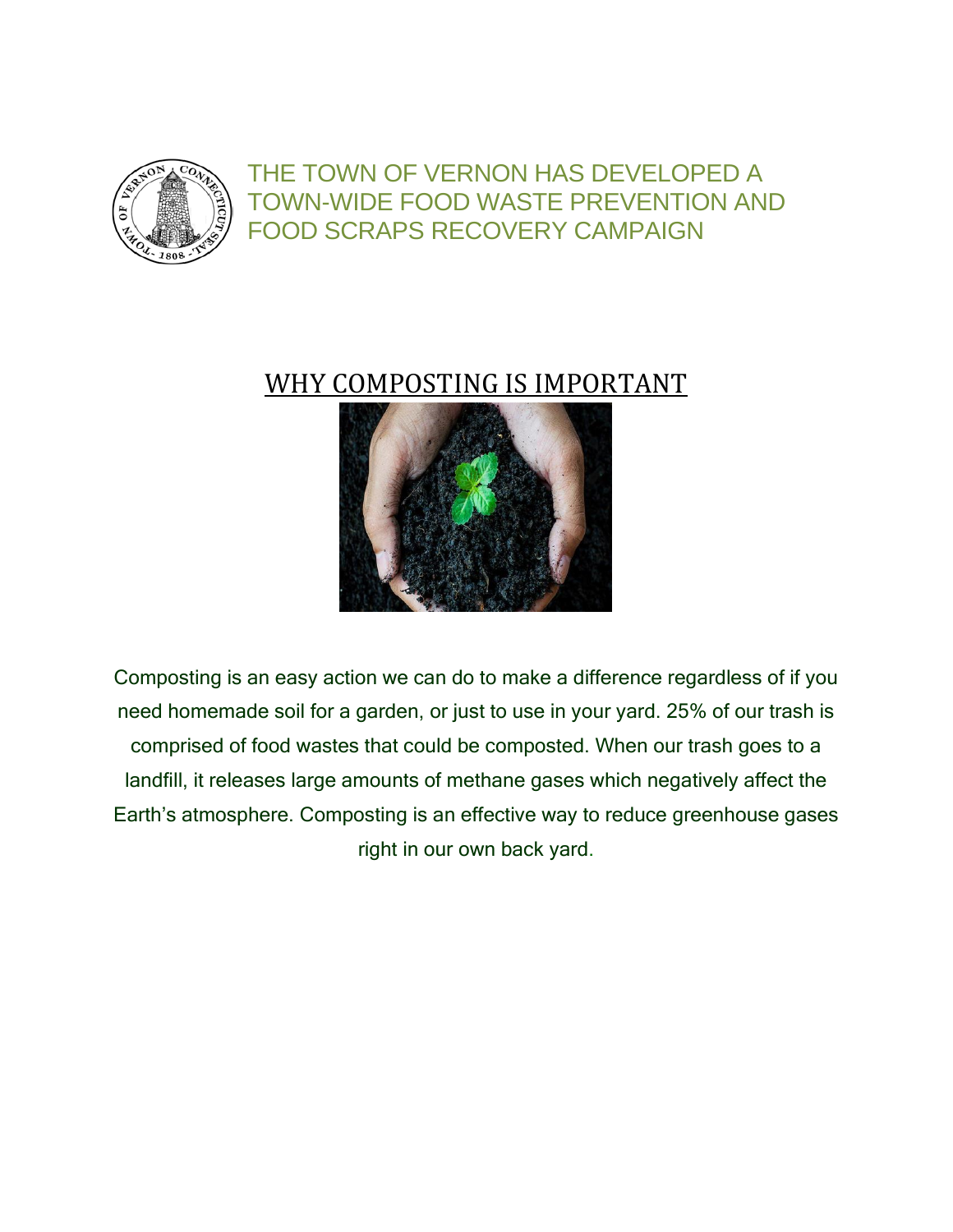#### SUGGESTIONS FOR HOME COMPOSTING:

- Choose the right materials. See below for composting bin suggestions:
	- [65 GALLON COMPOST BIN](https://www.hayneedle.com/product/10cubicfootredmongreencultureplasticcompostbin.cfm)
	- Twin rotating chamber bin
	- [55 Gal. Dual Chamber Tumbling Composter](https://www.walmart.com/ip/Miracle-Gro-55-Gal-Dual-Chamber-Tumbling-Composter-Multicolor/49302069?wmlspartner=wlpa&selectedSellerId=1172&adid=22222222227038615305&wl0=&wl1=g&wl2=c&wl3=92171088377&wl4=aud-566049426705:pla-183820133777&wl5=9003205&wl6=&wl7=&wl8=&wl9=pla&wl10=8453398&wl11=online&wl12=49302069&veh=sem&gclid=Cj0KCQiAt_PuBRDcARIsAMNlBdrE98ELUmK_nu37LjDquMoVqttJooRougG5OYKXrcQXrl-fngIKtHYaAimmEALw_wcB)
	- [110 Gal. 400 Recycled Plastic Compost Bin](https://www.walmart.com/ip/Exaco-Eco-King-110-Gal-400-Recycled-Plastic-Compost-Bin-Green/44629856?wmlspartner=wlpa&selectedSellerId=1172&adid=22222222227031969878&wl0=&wl1=g&wl2=c&wl3=61118511056&wl4=aud-566049426705:pla-108513979256&wl5=9003205&wl6=&wl7=&wl8=&wl9=pla&wl10=8453398&wl11=online&wl12=44629856&veh=sem&gclid=Cj0KCQiAt_PuBRDcARIsAMNlBdrMwqP-TW6y7GXXurtByJswkW_hcVM4PRCc0oHGjcOWDxH_k-jb6o8aAjOAEALw_wcB)
- Select and prepare a convenient site. Think about a spot far enough from your home that it won't attract bugs and animals but close enough where it is accessible. Look for a level and well-drained area. Look for a sunny spot to trap solar heat, but also a place with some shelter from the freezing cold winds that could slow down the decaying process.
- Prepare your compost materials and build your pile
- Test to see if the compost is ready and then use!

### Resources for getting started:

-'The Real Dirt: The complete Guide to Backyard, Balcony and Apartment Composting' Book –CT DEEP website for 'Composting and Organics Recycling.'

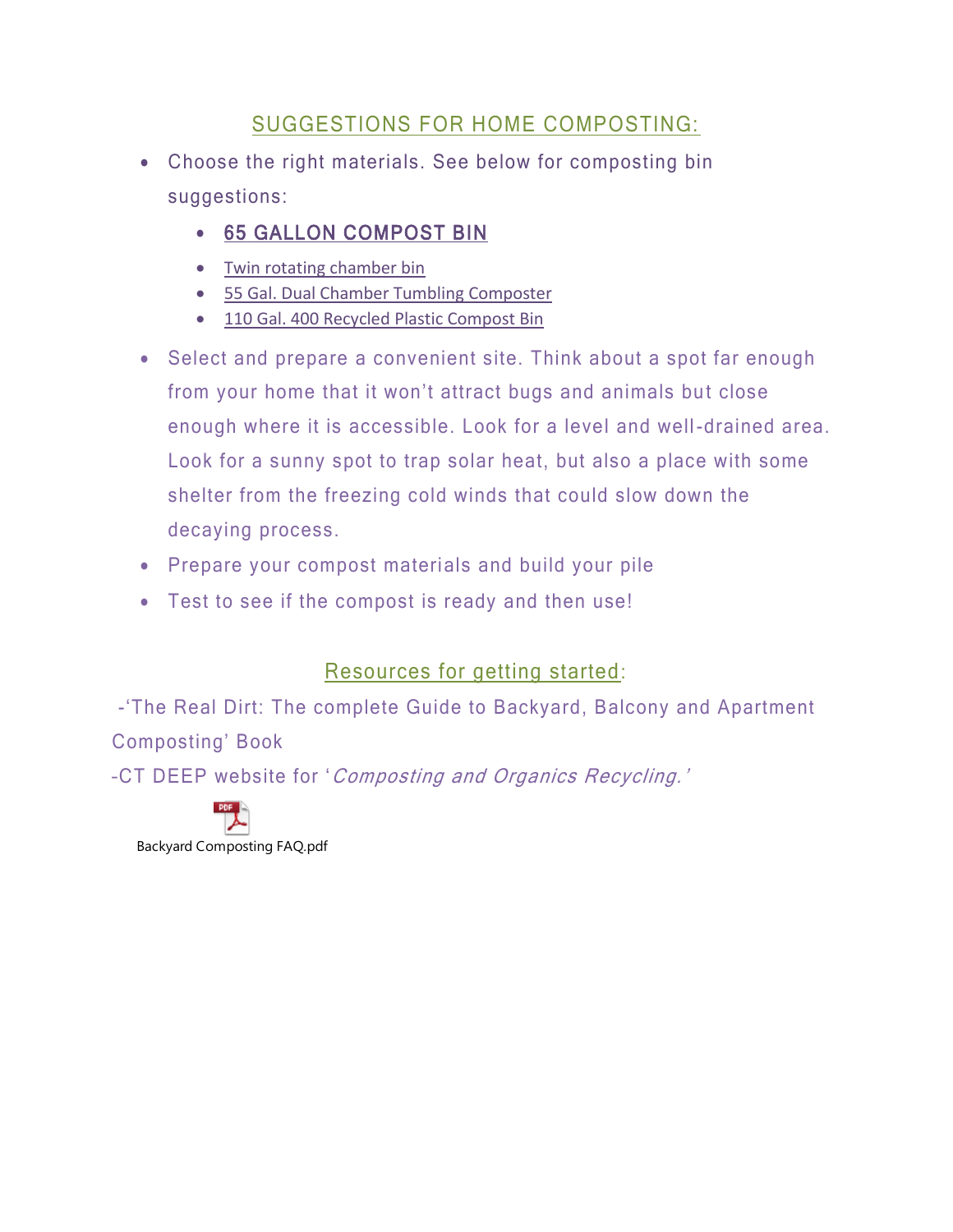## **WHAT CAN I COMPOST?**

# **Yes**

- Vegetable and fruit scraps
	- **•** Eggshells
- Dry leaves, straw and dry hay
	- Coffee grounds and filters
		- Houseplants
		- Tea bags and leaves
	- Fresh/dried grass clippings
- Plant trimmings from your garden
	- Paper & shredded newspaper
- Woodchips/sawdust from untreated wood

# **No**

- Meat and fish or bones
	- Dairy Products
- Fats, oily foods or grease
	- Animal Waste
	- Coal or charcoal ash
	- Seeds of weedy plants
- Anything treated with pesticides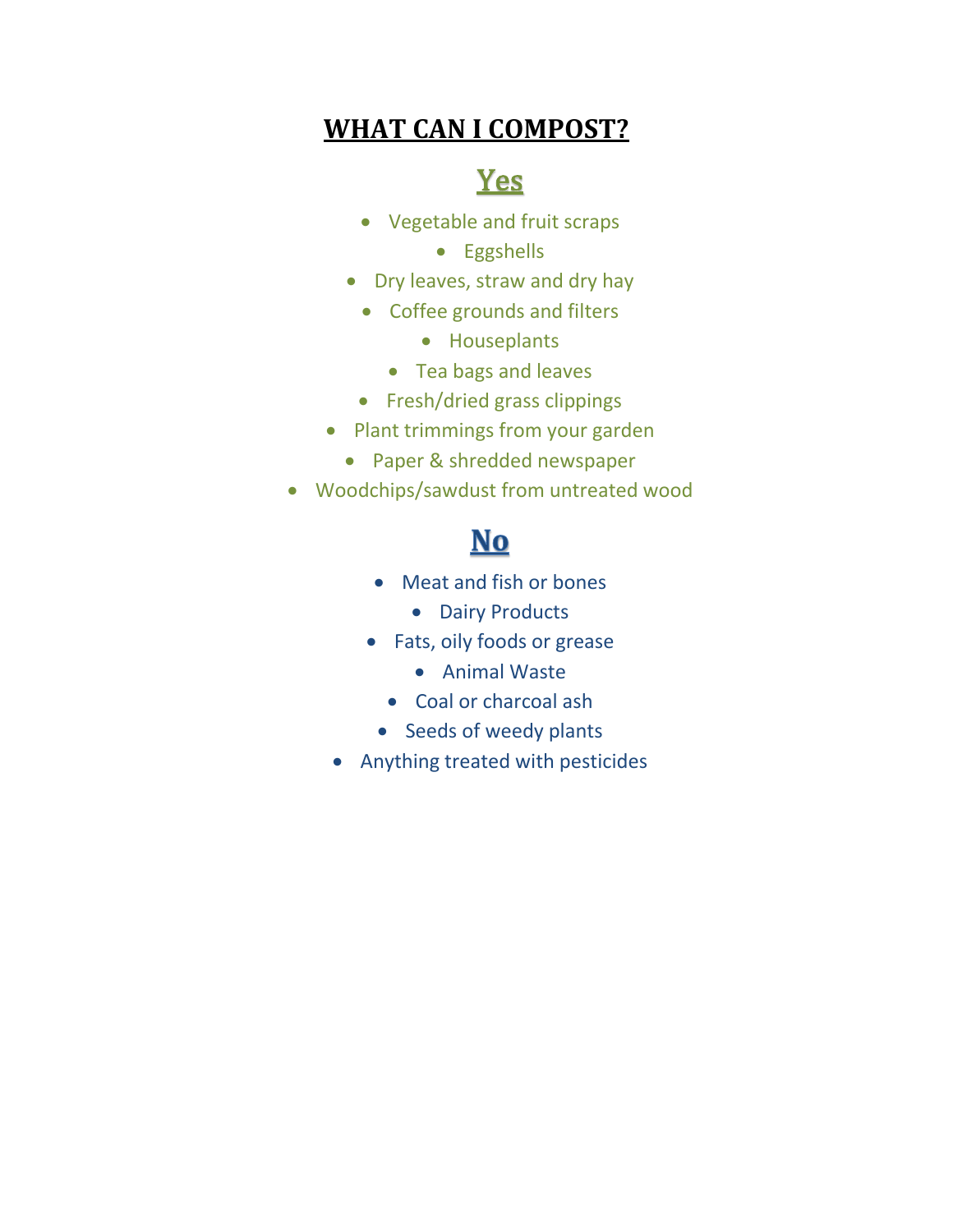# **Tips**

Materials breakdown faster if they are cut/ chopped into smaller pieces

**Turn your pile or bin often to keep it aerated** 

Keep the pile moist (whether it is on the ground or in a bin)

Bugs aerate the compost pile & they can help speed up the composting process

They naturally occur in a healthy compost bin/pile

Don't leave your compost pile near your house, especially if it is a ground pile. It can attract bugs and unwanted creatures.

A turn style (off the ground) composter, will not attract many bugs, but it is still best kept away from the home.

Be sure to include brown material at a 2:1 ratio. This can consist of materials such as leaves, twigs, dried plant material, etc. This will help keep bugs down because they are attracted to the decomposing fruits and vegetables.

If you are not interested in creating your own compost pile or using a bin, a local company called Blue Earth Compost, will collect your food scraps and take care of the 'dirty work.' Click here for more information on the company.